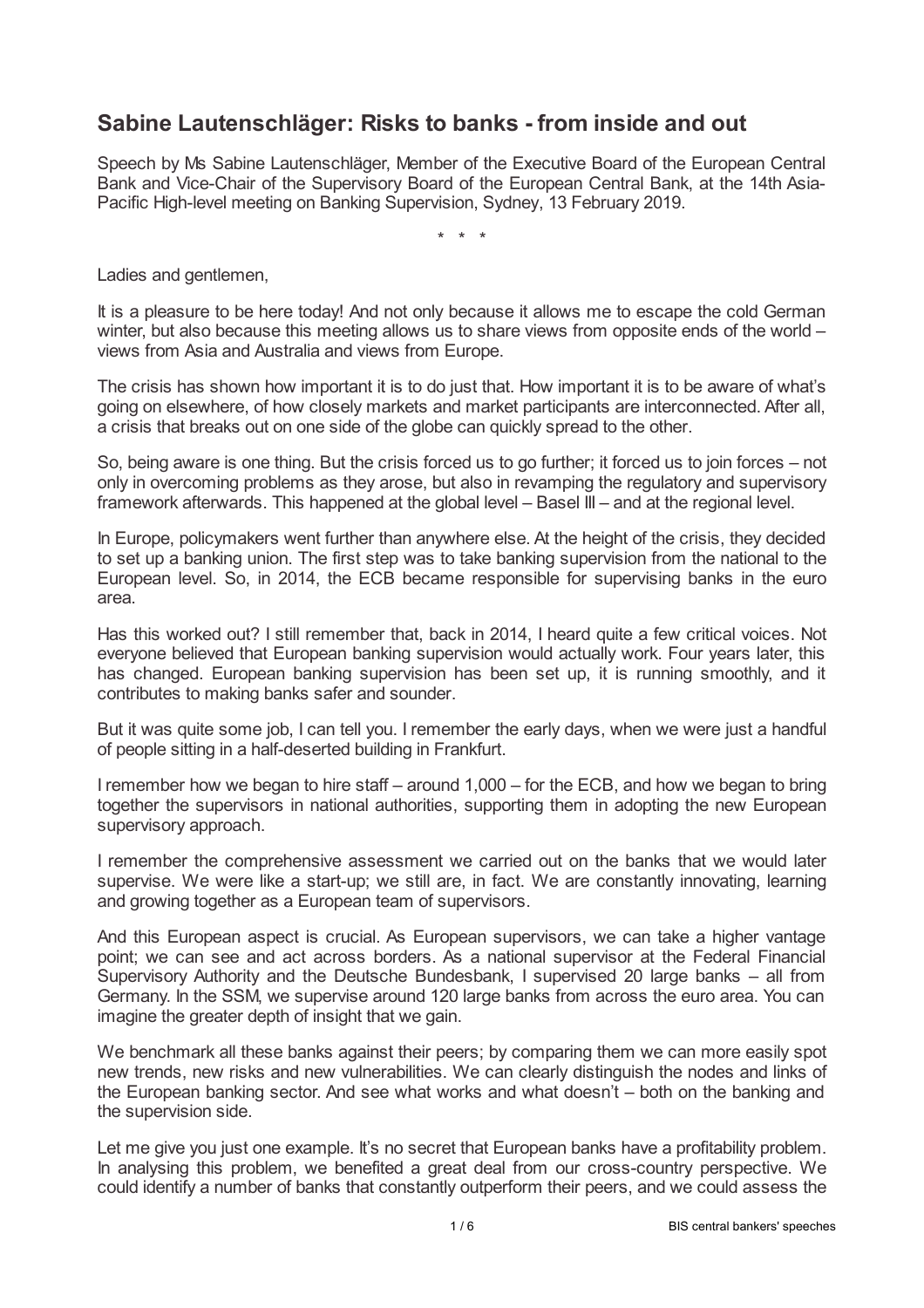factors behind their success. This would not have been possible if we had looked only at a national sample of banks.

But now that I have lavishly praised the concept of European banking supervision, let's turn to the banks and the risks they face.

## **Risks fromthe outside – the economy, geopolitics and technology**

And there are plenty of risks. Plenty of risks that interact in complicated ways. So, for brevity's sake, I won't address all the risks that exist but will focus on just a few. I will start with one of the issues that has, unfortunately, become a hallmark of the euro area banking sector: nonperforming loans, or NPLs.

In early 2015, significant institutions in the euro area held almost €1 trillion worth of bad loans on their balance sheets and the aggregate NPL ratio stood at 7.5% on average. This average, however, masks big differences: NPL ratios ranged from around 1.5% in Luxembourg to more than 45% in Greece.

The banks therefore had a heavy burden to carry. After all, NPLs require special care and so tie up management resources. They also pose a higher risk of losses, require provisions, tie up capital and affect lending. Their effect on lending is what makes NPLs a problem that reaches beyond the banks.

The euro area economy mostly relies on banks as a source of credit – much more so than many other economies. This is particularly true for small and medium-sized enterprises, which form the backbone of the economy. In the EU, SMEs account for more than 50% of value added and more than 60% of employment. Altogether, 99% of all enterprises are small and mediumsized. $1$  The three most important sources of financing for SMEs are bank loans, leasing and credit lines. $\frac{2}{5}$  $\frac{2}{5}$  $\frac{2}{5}$  So they do rely heavily on banks.

<span id="page-1-2"></span><span id="page-1-1"></span><span id="page-1-0"></span>This makes them somewhat vulnerable. In crises, banks tend to charge higher premiums when lending to SMEs. And, as an ECB study shows, this premium is in turn partly driven by the amount of NPLs on a bank's balance sheet. $\frac{3}{2}$  $\frac{3}{2}$  $\frac{3}{2}$  The more NPLs a bank holds, the less it lends to the economy.

So, it was clear from the start that NPLs were not just a problem for banks and their supervisors. Other national and European authorities had to act as well.

As for us supervisors, dealing with NPLs is a core task! We benefited from our European point of view, from being free of national traditions. We drew, for instance, on the experience of countries such as Ireland which had already successfully dealt with NPLs.

And we were able to compare and draw lessons from the different legal and judicial environments in 19 countries. Building on all these insights, we developed a harmonised European supervisory approach for tackling NPLs. This was not easy, though, as we met with considerable pushback.

But we nevertheless moved ahead. After first taking stock, we pursued a two-pronged approach from 2015 onwards: first, directly addressing legacy NPLs; second, preventing new NPLs from piling up.

On this basis, we devised a harmonised approach that rests on three pillars.

The first pillar is qualitative guidance to banks on how to develop and implement strategies to reduce NPLs. These strategies should contain targets for reducing NPLs at the portfolio level over a three-year horizon. But our guidance simply outlines best practices in devising the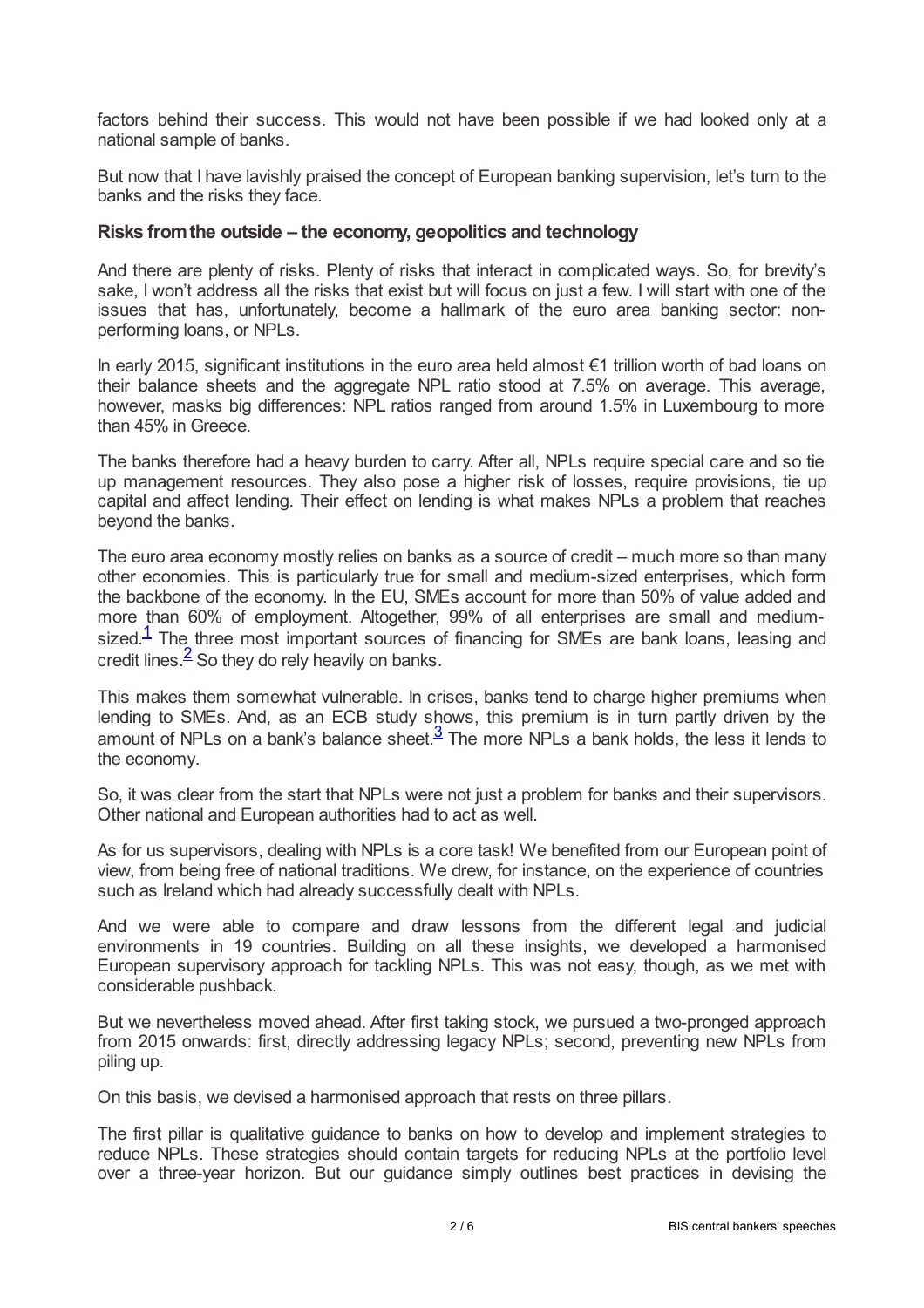strategies and lists tools for implementing them. As no two banks are alike, each bank needs to pursue an individual strategy and meet individual reduction targets. It goes without saying that we diligently monitor their progress.

The second pillar is a quantitative addendum to this guidance, in which we specify our supervisory expectations for the provisioning of new NPLs. These expectations depend on the extent to which NPLs are secured. For fully unsecured exposures and unsecured parts of partially secured exposures, we expect banks to achieve 100% coverage within two years after a loan has been classified as non-performing. For secured NPLs, the limit is seven years.

The third pillar is a framework to address the stock of NPLs. Within this framework, we formulate, for each bank, our expectations regarding the provisioning of legacy NPLs, bearing in mind the general expectations on provisions that I just outlined.

Our assessment of each bank's implementation of our qualitative and quantitative guidance is part of our bank-specific Supervisory Review and Evaluation Process, or SREP for short.

At the same time, an action plan to tackle NPLs was developed at the political level. This plan set out the need for action in three areas: first, banking supervision; second, insolvency and debt recovery frameworks; and third, secondary markets for distressed debt.

And since 2015, we have made real progress in bringing down the level of NPLs. The volume of NPLs has declined by almost €400 billion since that year. The average NPL ratio now stands at just over 4%, around €600 billion in absolute terms. So things are improving significantly, but there is still some way to go.

NPLs are among the biggest challenges facing banks in the euro area; it is essential that banks complete the clean-up of their balance sheets as long as the sun is shining.

But banks and supervisors cannot focus solely on the past, on legacy assets. We must also look to the future and watch out for the risks that are still beyond the horizon or just appearing on the horizon.

While I have just praised the banking union as a major step towards a united Europe, one country is about to take a step in the opposite direction. Brexit is about to happen – or so it seems. The official date for the United Kingdom to leave the European Union is 29 March 2019. As of today, however, it is still unclear how this will happen – if it happens at all. The worst scenario would be a Brexit without any agreement between the United Kingdom and the EU on their future relationship.

Despite all the uncertainty, one thing is clear: Brexit will change the shape of the European banking sector. In the first place, the large number of banks that are located in the United Kingdom and do business in the EU will have to find new ways of accessing the European market after Brexit.

And this is relevant for us supervisors, of course. Over the past two years, we have clearly set out what we expect from banks relocating to the euro area. We have published information on our website; we have talked about the issue in interviews and speeches; and we have had intense discussions directly with the banks. We have urged and pushed them to prepare for all potential outcomes of the political process. At present, most banks relocating to the euro area have made reasonable progress in preparing their move.

But it's not just banks located in the United Kingdom that will be hit by Brexit. Euro area banks rely, for instance, very much on central counterparties, or CCPs, in the United Kingdom to clear derivatives. With Brexit, they might lose access to these services, and this might disrupt their business and the markets, and in turn threaten financial stability. The European Commission has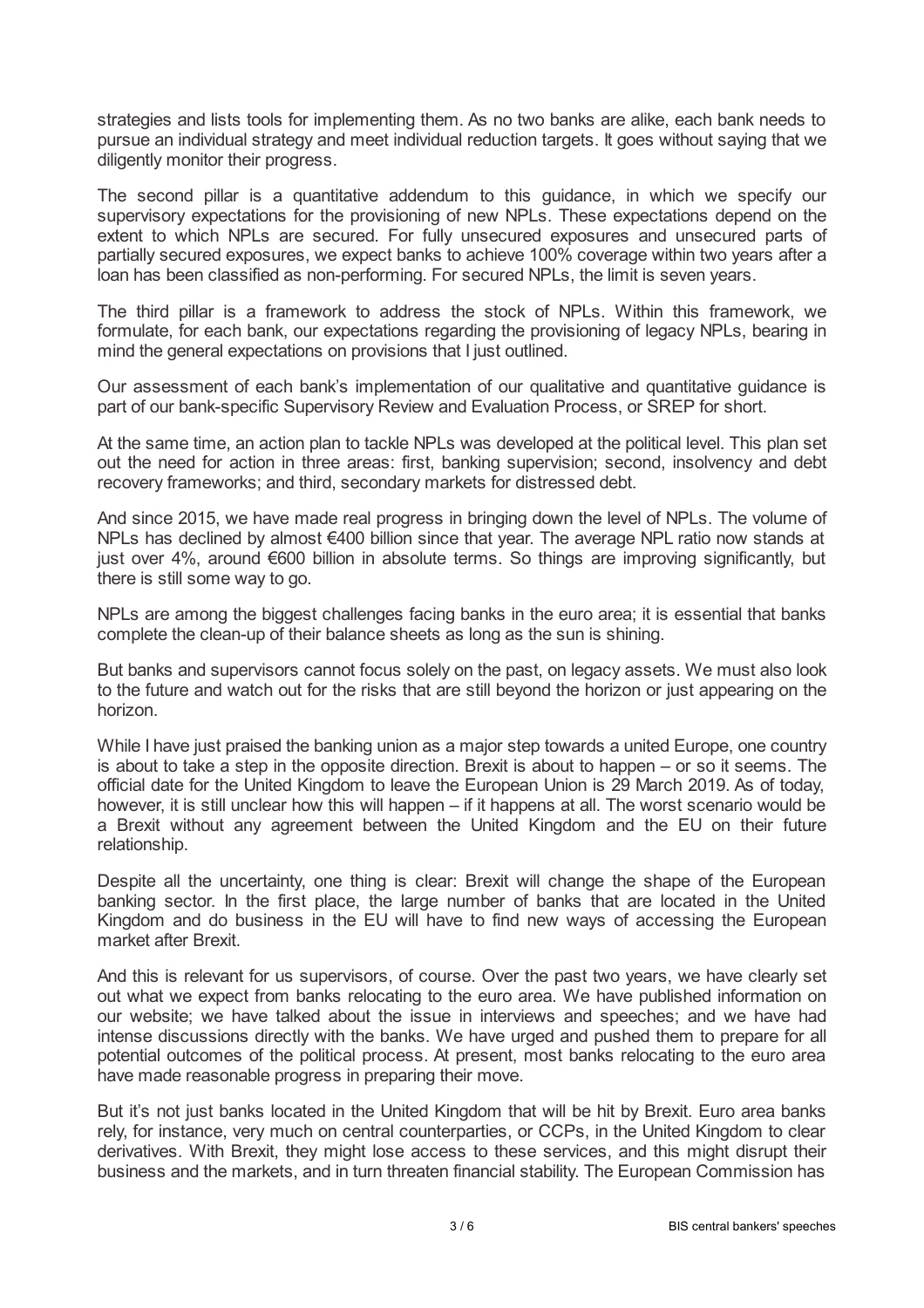acknowledged the problem and plans to take temporary measures to preserve access. While this is certainly good news, it is merely a stopgap. There is no time to relax; there is just a little more time to prepare.

Now, Brexit at least offers an opportunity to think about CCPs and concentration risk in more general terms. The market for clearing is highly concentrated. While I do see the benefits in terms of efficiency, I also see the risks. And this is something we definitely need to discuss.

I have now focused on two challenges that are more or less European: NPLs and Brexit. There are, of course, many more challenges, and these affect banks not only in Europe but worldwide.

There are geopolitical uncertainties, for instance. It seems that nationalism and, thus, protectionism, is on the rise. In the long run this will hurt the economy and everyone will be worse off, including those who appear to benefit from protectionist measures at first glance; the current trade tensions are a case in point.

Then there are financial market risks. Interest rates are low and liquidity is still abundant and cheap, but these conditions will not last forever; there is the risk of a snapback in markets.

At the same time, technological progress might change the business of banking and the structure of the sector. This could be an opportunity; but it may also be a risk if banks fail to adapt.

## **Risks fromthe inside – governance, culture and ethics**

Ladies and gentlemen, banks have to deal with many risks these days. And while it seems that the risks have grown, it should be clear that risks are an inherent part of a bank's business. In fact, what distinguishes a good bank from a bad bank is how it deals with risk.

And in this regard, the enemy all too often comes from within. After all, banks are managed by people. And people make mistakes from time to time; they are often biased when taking decisions under uncertainty and some people have skewed ethics. The result can be bad risk management or even outright misconduct. Neither is acceptable and each can damage the reputation of a bank, drive away its customers and diminish its capital. Each can bring down a bank and harm others.

For policymakers, issues of misconduct can bring additional challenges. Money laundering is a good example. Recent cases have shown that it often reaches across borders and requires different authorities to act. In Europe, national authorities are in charge of anti-money laundering, AML for short. The ECB has no AML mandate, but as European banking supervisors we also have to take relevant risks into account. We do so, for instance, when we assess acquisitions of qualifying holdings, or when we assess whether banks' managers are fit for their jobs.

Prompted by the recent scandals, European policymakers have now taken several initiatives, one of their aims being to strengthen the cooperation between national AML authorities and European banking supervisors.

For instance, new European legislation provides that the ECB and national AML authorities exchange relevant information. To better integrate findings from national AML authorities in prudential supervision, ECB Banking Supervision is setting up an AML coordination function which will have three main roles: to handle interactions with national AML authorities, raise supervisors' awareness about money laundering risks in banks, and be a centre of expertise on prudential AML topics.

But AML is just one example. More generally, good governance, with the right checks and balances in place, can keep such problems from emerging. Governance has been neglected by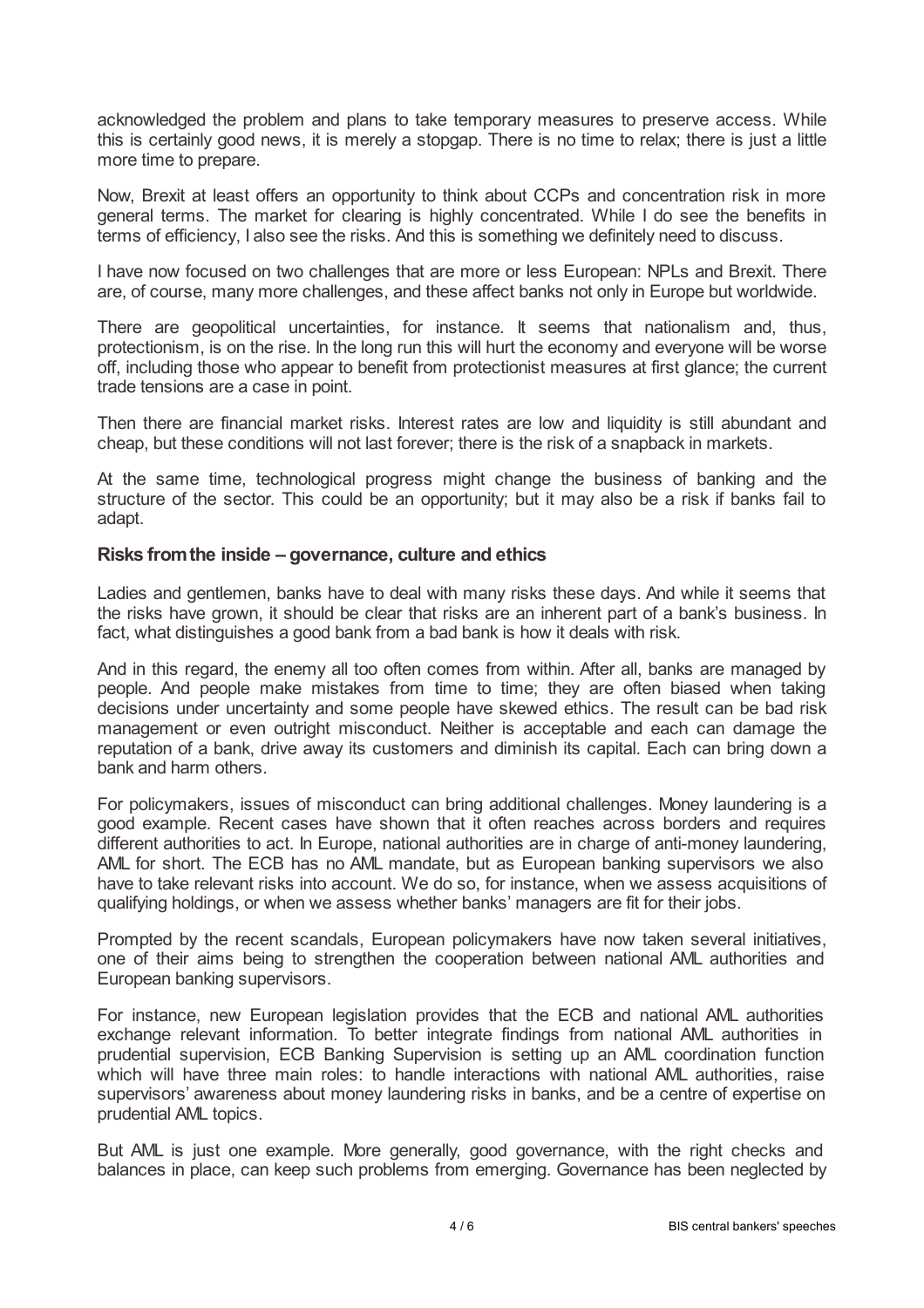regulators and supervisors for far too long. I see it as a crucial topic for the years to come.

For European banking supervision, governance is a key issue – and has been from the very beginning. The quality of a bank's governance is one of the four pillars of our SREP. How could we judge a bank to be safe and sound without assessing its governance framework?

As part of our SREP, we also assess the banks' risk appetite frameworks, their RAFs. We look at whether banks are fully integrating the policies, processes, controls, systems and procedures set out in their RAF into their decision-making processes and their risk management. We also assess whether their RAF is aligned with their business plans, strategies, capital planning and remuneration schemes. Easier said than done, as I'm sure you know.

We do not look at banks in isolation. As I just mentioned, benchmarking is a key supervisory tool. We carry out horizontal analyses on a host of issues, including governance, which was the subject of a thematic review we published in 2016. $\frac{4}{3}$  $\frac{4}{3}$  $\frac{4}{3}$ 

<span id="page-4-0"></span>However, all of this is still work in progress – for supervisors and for banks. That banks are not yet where they should be becomes clear when we look at the recent scandals in the headlines: money laundering, tax evasion, manipulation of rates and prices – you are no doubt familiar with these cases. They are not confined to a single region, nor to a single bank. While good governance can take banks a long way in behaving responsibly, we have to dig deeper.

Ultimately, ethical behaviour is either helped or hindered by a bank's culture. So we do not want to see a culture that tolerates misconduct or even encourages it. But it is not in a supervisor's power to shape a bank's culture. Ultimately, the onus is on the banks and their stakeholders to bring about a cultural shift.

The first step is to understand that staying in business for the long term is more important than ramping up profits in the short term. In that sense, a good reputation is worth more than a dodgy deal – no matter how much profit that deal promises.

Shareholders, too, should focus more on the sustainability of a bank's business model, and thus their investment, and less on receiving as high a dividend as possible in the short run.

This understanding is only the first step. The culture of a bank is shaped both ways, top-down and bottom-up. The management of a bank plays an important role in setting the tone and defining expected behaviour. But this is not enough. When it comes to culture, action speaks louder than words. Staff will take the behaviour of management as a cue of what is acceptable and what not. Managers have to lead not only by words but by example.

Incentives are another important point. Staff will know which behaviour earns them a bonus or gets them promoted. That's why European banking supervisors assess remuneration schemes, including the extent to which integrity matters in promotions. More generally, integrity is one of the five criteria we apply when conducting fit and proper assessments of potential bank managers.

And this is key. Culture tends to be self-perpetuating, because people with certain values tend to hire people who hold the same values. Breaking this cycle is difficult, but necessary. But simply hiring people with different values and perspectives will not suffice. They then must be encouraged to speak up – to call foul when necessary. Here, we supervisors can help again. The ECB has set up a breach-reporting mechanism through which whistle-blowers can share information with us. Last year, we received more than 120 reports, an increase of about 40% from 2017.

So, there are things that can be done, but we should not expect miracles. Culture is a sticky thing that tends to change very slowly. I am sure it will keep us busy for some time to come.